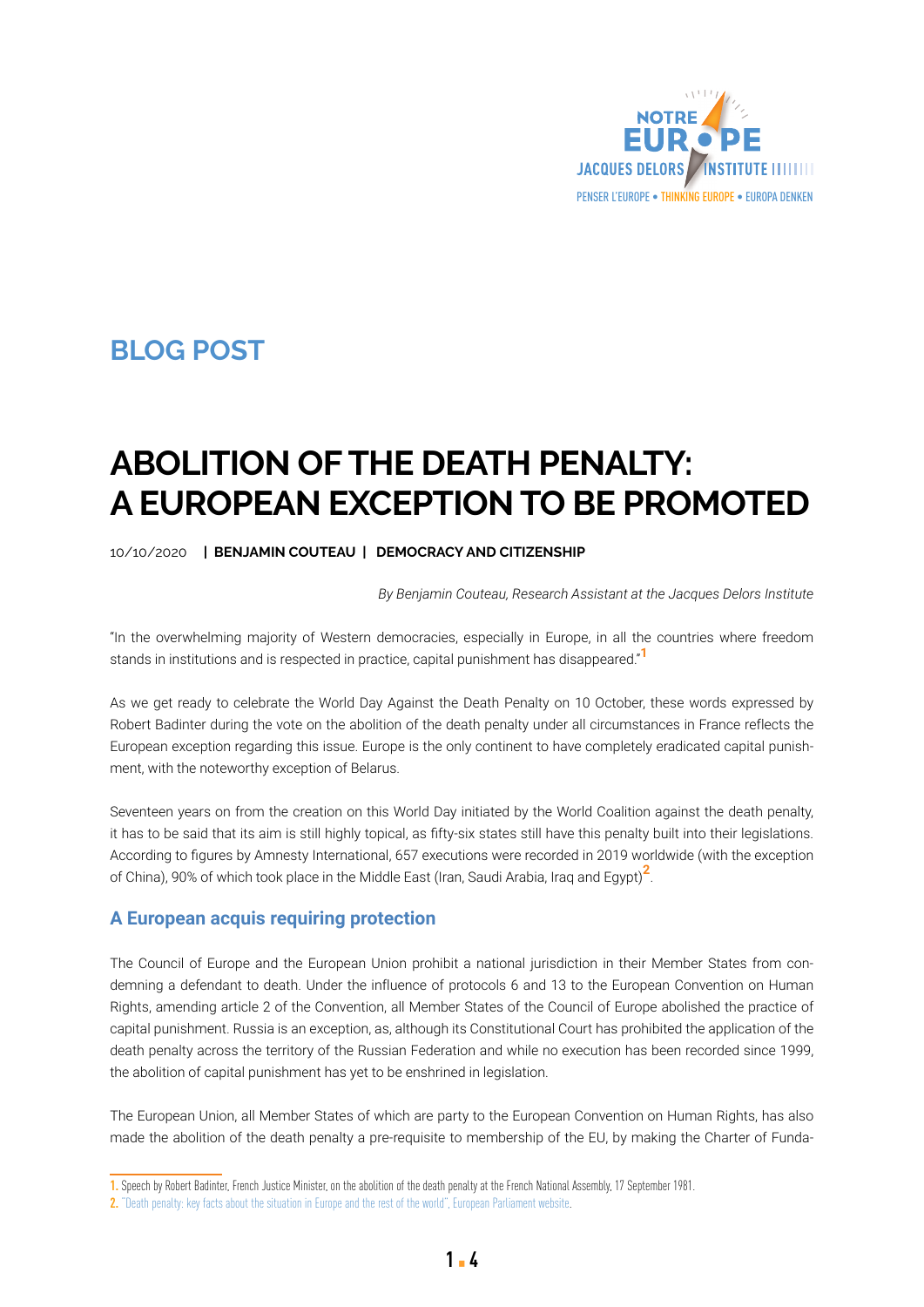

mental Rights legally binding through the Treaty of Lisbon. Article 2 of this Charter prohibits all sentences with the death penalty. As a result, when the Turkish President Recep Tayyip Erdoğan calls for a reinstatement of the death penalty in his country - although it was abolished by his own government in 2004 with a view to joining the European Union -, he directly brings about an immediate stoppage of accession negotiations.

While the legal principle of abolition under all circumstances is enshrined in European legislation and in all national legislations of European Union Member States, it is far from being unanimously supported in public opinion.

In France, support for a reinstatement of the death penalty rose following the 2015 attacks: more than one in two French citizens polled claim to be currently in favour of this**3**, a record high. Such support is greater than that noted in the USA**4**, where citizens are viewed as fierce advocates of capital punishment and where 22 executions took place in 2019. It coincides with the figure recorded in the United Kingdom, where 56% of citizens polled claimed to support the death penalty for a murderer**5**. In Hungary, the rate of support rose to 76%, thereby bolstering the position of Prime Minister Viktor Orbán whose declarations suggest a reintroduction of the death penalty to guarantee the security of his fellow citizens**6**.

Conversely, only 1 Spanish person in 5 claimed to approve of the death penalty in 2012, a figure which triples for the opinion of young people aged between 15 and 24**7**, confirming a trend observed in France for this age group. Support for the death penalty is also lower in Italy, where 36% of people polled claim to be in favour of the application of this penalty**8**.

In order to protect this common acquis, the European Union must continue to finance public awareness projects conducted by civil society, as it already supports the French association Ensemble contre la peine de mort, a member of the World Coalition against the death penalty. The perception that Europeans have of the administration of justice in their country also plays a key role in their opinions on capital punishment. The more the trust citizens place in their judges and sentencing is eroded, the more the death penalty is viewed as the appropriate punishment for the most heinous crimes. The European Union must therefore promote initiatives conducted by Member States with a view to restoring trust in national judicial institutions, as it has started to do in its first report on the rule of law published in September 2020**9**.

Outside our continent, the death penalty is still carried out in a number of countries, and even within some democratic nations such as the USA, India and Japan. It is up to the European External Action Service (EEAS) to step up its abolition diplomacy further in order to achieve the broadest possible repudiation of capital punishment.

**<sup>3.</sup>** « [Fractures françaises : Vague 8 - Ipsos/Sopra Steria on behalf of Le Monde, the Fondation Jean Jaurès, the Institut Montaigne and CEVIPOF](https://jean-jaures.org/sites/default/files/redac/commun/productions/2020/1309/fractures_2020.pdf) », 14 September 2020.

**<sup>4.</sup>** [J. Baxter OLIPHANT, "Public support for the death penalty ticks up",](https://www.pewresearch.org/fact-tank/2018/06/11/us-support-for-death-penalty-ticks-up-2018/) *Pew Research Center*, 11 June 2018.

**<sup>5.</sup>** [Death Penalty,](https://news.gallup.com/poll/1606/death-penalty.aspx) *Gallup*, study conducted from 1 to 13 October 2019.

**<sup>6.</sup>** [Balázs PIVARNYIK, "More Hungarians support death penalty than 10 years ago",](https://budapestbeacon.com/hungarians-support-death-penalty-10-years-ago/) *The Budapest Beacon*, 30 October 2017.

**<sup>7.</sup>** "El 56,5% de los jóvenes españoles admiten la pena de muerte para delitos muy graves", *[elDiario.es](https://www.eldiario.es/sociedad/jovenes-admiten-muerte-delitos-graves_1_4673605.html)*, 2 September 2014.

**<sup>8.</sup>** ["Pena di morte in Italia il consenso sale al 36%",](https://www.ilgazzettino.it/pay/osservatorio_pay/pena_di_morte_in_italia_il_consenso_sale_al_36-4358585.html) *Il Gazzettino*, 13 March 2019.

**<sup>9.</sup>** ["2020 Rule of Law Report, The rule of law situation in the European Union", Communication of the European Commission, Brussels, 30 September 2020, COM\(2020\) 580 final](https://ec.europa.eu/info/sites/info/files/communication_2020_rule_of_law_report_en.pdf).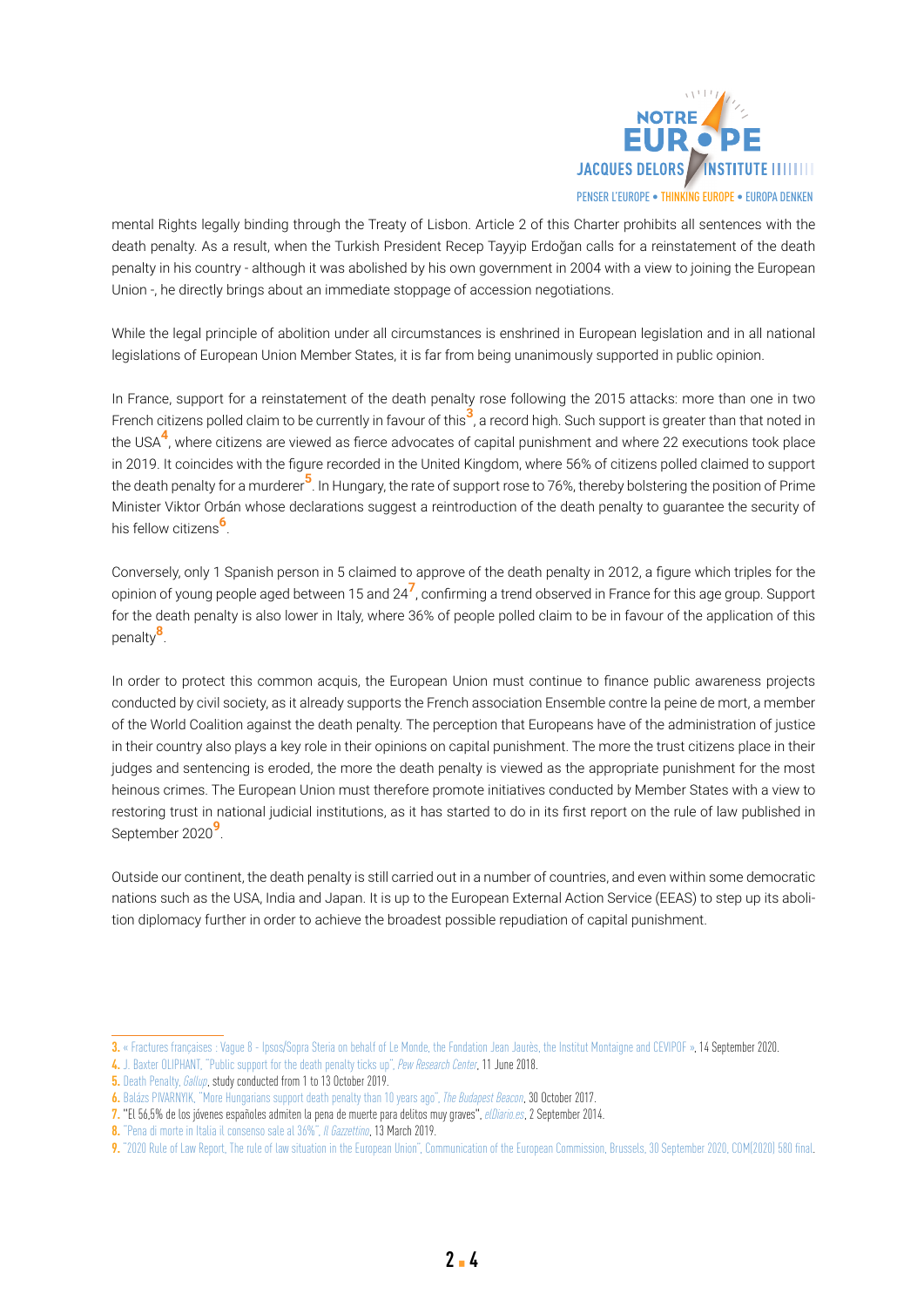

### **Diplomacy focused on abolition must be stepped up**

In India and Japan, the debate on abolishing the death penalty is not on the agenda, with both Asian states regularly carrying out executions. India has even recently extended the legal possibility of capital punishment in relation to acts of sexual violence and condemned 162 people to death in 2018 - a record in almost 20 years - while Japan has categorically refused to abolish the death penalty multiple times before the United Nations.

Globally, the People's Republic of China remains the country which executes the most convicts. While the number of executions is unknown as the regime considers official statistics a state secret, it is estimated that thousands of people are executed each year.

The determination of a few States must not, however, overshadow a general decline in the application of capital punishment across the globe. Major progress has been made in recent years and 2019 saw the lowest number of executions in ten years. These executions were carried out in only twenty countries out of the 193 UN Member States.

Against this backdrop of a global drop in capital punishment, the European Union's unique position and diplomatic influence afford it the means to act as a driving force in advancing the abolitionist agenda. It has made this one of the priorities of the EEAS in the field of human rights.

The Council of the European Union adopted the EU Guidelines on the Death Penalty back in 1998, its very first human rights guidelines, stating its unwavering opposition to the death penalty under all circumstances. On the strength of these Guidelines, the European Union has constantly taken action:

- firstly by supporting all resolutions of the United National General Assembly aimed at abolishing the death penalty, through its permanent observer status,
- by conducting extensive campaigns to subsidise civil society organisations fighting for abolition throughout the world,
- by adopting resolutions**10** and holding debates within the European Parliament with a view to condemning the actions of retentionist countries.

The trade policy has also been leveraged to support this cause. A 2016 regulation of the Parliament and the Council prohibits the provision of certain goods likely to be used in relation to capital punishment, torture or other cruel, inhuman and degrading treatment or sentences. This measure impeded the execution of death sentences in the USA by causing a real shortage of products necessary for lethal injections to date**11**.

This active diplomacy has paid off and extending its reach would provide real support to those who campaign for abolition. This would be particularly the case with regard to the last European country to apply the death penalty: Belarus. While the number of executions has fallen significantly in the country since the early 2000s, two to five people are still executed each year**12**.

**11.** Sofia Sanchez MANZANARO & [Lucía Riera BOSQUED, "US government plans to use drug for execution that Europe banned exporting to them",](https://www.euronews.com/2019/07/29/us-government-plans-to-use-drug-for-execution-that-europe-banned-exporting-to-them) *Euronews*, 29 July 2019.

**<sup>10.</sup>** In the [European Parliament resolution of 8 October 2015 on the death penalty \(2015/2879\(RSP\)\)](https://www.europarl.europa.eu/doceo/document/TA-8-2015-0348_EN.pdf), (point 9) the European Parliament "condemns in particular the use of the death sentence to suppress opposition, or on grounds of religious belief, homosexuality or adultery".

**<sup>12.</sup>** ["Death penalty in Belarus in facts and numbers",](https://belhelcom.org/en/topic-material/death-penalty-belarus-facts-and-numbers) *Belarusian Helsinki Committee*.